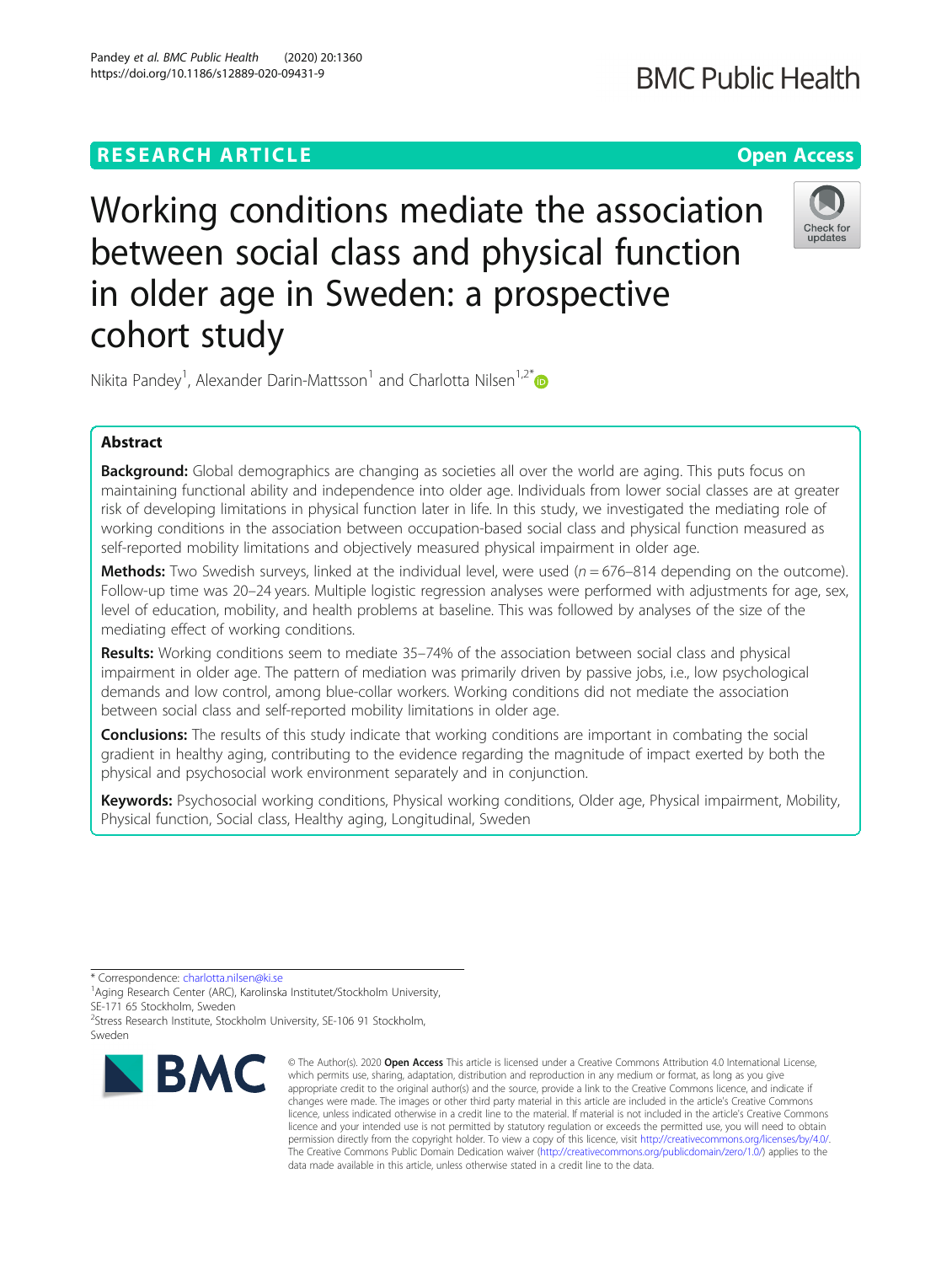#### Background

Global demographics are changing as societies are aging. Within the EU, it is estimated that nearly 30% of the total population will be 65 years or older by 2060 [\[1](#page-9-0)]. While this is a good indication of the success of modern medicine, it raises major concerns regarding global preparedness to accommodate the ensuing shift in social dynamics. Recognizing the increasing care need that follow a growing older population [\[2](#page-9-0)], a global strategy and action plan for aging and health was published [\[1](#page-9-0)], defining healthy aging as "the process of developing and maintaining the functional ability that enables wellbeing in older age". Evidence suggests that limited physical function restricts such active participation of older adults within society [\[3](#page-9-0)]. Physical function decreases with age. Particularly in the age group of 80+ [\[4](#page-9-0)]. Deterioration of physical function, such as muscle function, aerobic capacity, and postural balance [\[5\]](#page-9-0) leads to impaired ability to perform daily activities [\[6](#page-9-0)] and has been associated with reduced quality of life [[7\]](#page-9-0). Therefore, to preserve physical function in older adults is a major public health concern.

A staggering amount of research confirms that individuals from lower social classes are at greater risk of developing adverse health outcomes in older age than those from higher social classes  $[8-10]$  $[8-10]$  $[8-10]$  $[8-10]$  $[8-10]$ . Health inequality persists across populations throughout the world. Variations in physical function in older age follow a similar pattern [[11\]](#page-9-0). As suggested by the accumulation of advantage and disadvantage (CAD) theory [\[12](#page-9-0)], the chain of disadvantages derived from belonging to a lower social class throughout the life course have been shown to further induce health inequalities in later life [\[10](#page-9-0)]. For example, working conditions are often a consequence of an individual's occupational social class. People who belong to a lower social class, such as blue-collar workers, are more likely to be exposed to adverse psychosocial working conditions throughout work life, including workrelated stress, repetitive work, low influence at work, as well as physically demanding working conditions [\[13](#page-9-0)]. Hence, work is an area that is central to reducing inequalities in health outcomes [\[14](#page-9-0)]. There is also growing evidence of a long-term association between adverse working conditions and limitations in physical function in older age that persist after adjusting for socioeconomic factors [\[15](#page-9-0)–[17\]](#page-9-0). Chronic stress derived from the work environment may cause damage to the physical body via disruptions of metabolism, blood pressure, hormone, and immune function  $[18]$  $[18]$  $[18]$  that may, in turn, negatively impact physical function in older age. Moreover, exposure to high physical workload has been associated with musculoskeletal pain and lower physical function in retirees that may cause long-term physical damage to the body [[19\]](#page-9-0).

The role of working conditions on the social gradient of health is well-established [\[20](#page-9-0)]; however, the objectives, parameters, and methodologies used in evaluating this relationship largely differ [[21](#page-9-0)–[23](#page-9-0)]. Among studies that examine the mediating role of working conditions in relation to social class, a common drawback is the lack of long-term evidence, as most studies either have a short period of follow-up or measure the outcomes among cohorts that retain generally good physical function by excluding the frail oldest old. Our study aims to overcome these challenges by utilizing a long period of follow-up and measuring the outcomes when the participants have reached a high age and a high prevalence of physical limitations. In this study, the role of working conditions on the social gradient of physical function in older age was assessed 20 years later. The prospective nature of the data used, and the high participant response rates, provide a unique opportunity to examine long-term associations. For this purpose, the following research questions were investigated: Is social class associated with late-life physical function 20–24 years later? If so, do physical and psychosocial working conditions mediate such association?

#### **Methods**

#### Data and analytic sample

Two linked nationally representative surveys conducted in Sweden were used: The Level of Living Survey (LNU) [[24\]](#page-9-0) and the Swedish Panel Study of Living Conditions of the Oldest Old (SWEOLD) [\[25](#page-9-0)]. The first LNU sample was selected in 1968. New waves were conducted in 1974, 1981, 1991, 2000 and 2010. The age range of the sample was 18–75 years. To represent the Swedish population, randomized quota sampling was conducted to include immigrants and young people. When crossing the upper age limit of 75 years, participants were reinterviewed in the SWEOLD study, which was conducted in five waves: 1992, 2002, 2004, 2011 and 2014. For LNU, structured face-to-face interviews were conducted with professional interviewers. SWEOLD primarily followed the same procedure. However, if a participant had a cognitive impairment or was unable to participate, proxy interviews were conducted with either the spouse, close relative, friend or relevant healthcare professional.

Data used in this study comprises three linked sets of data combined into one longitudinal dataset. Data from LNU 1968 were linked with re-interviews of the sample in SWEOLD 1992 (linkage 1), data from LNU 1981 were linked with SWEOLD 2002 (linkage 2) and data from LNU 1991 were linked to SWEOLD 2011 (linkage 3). The three linkages were compiled in one dataset and analyzed together. If respondents from the baseline in 1968 or 1981 did not respond to any of the questions, the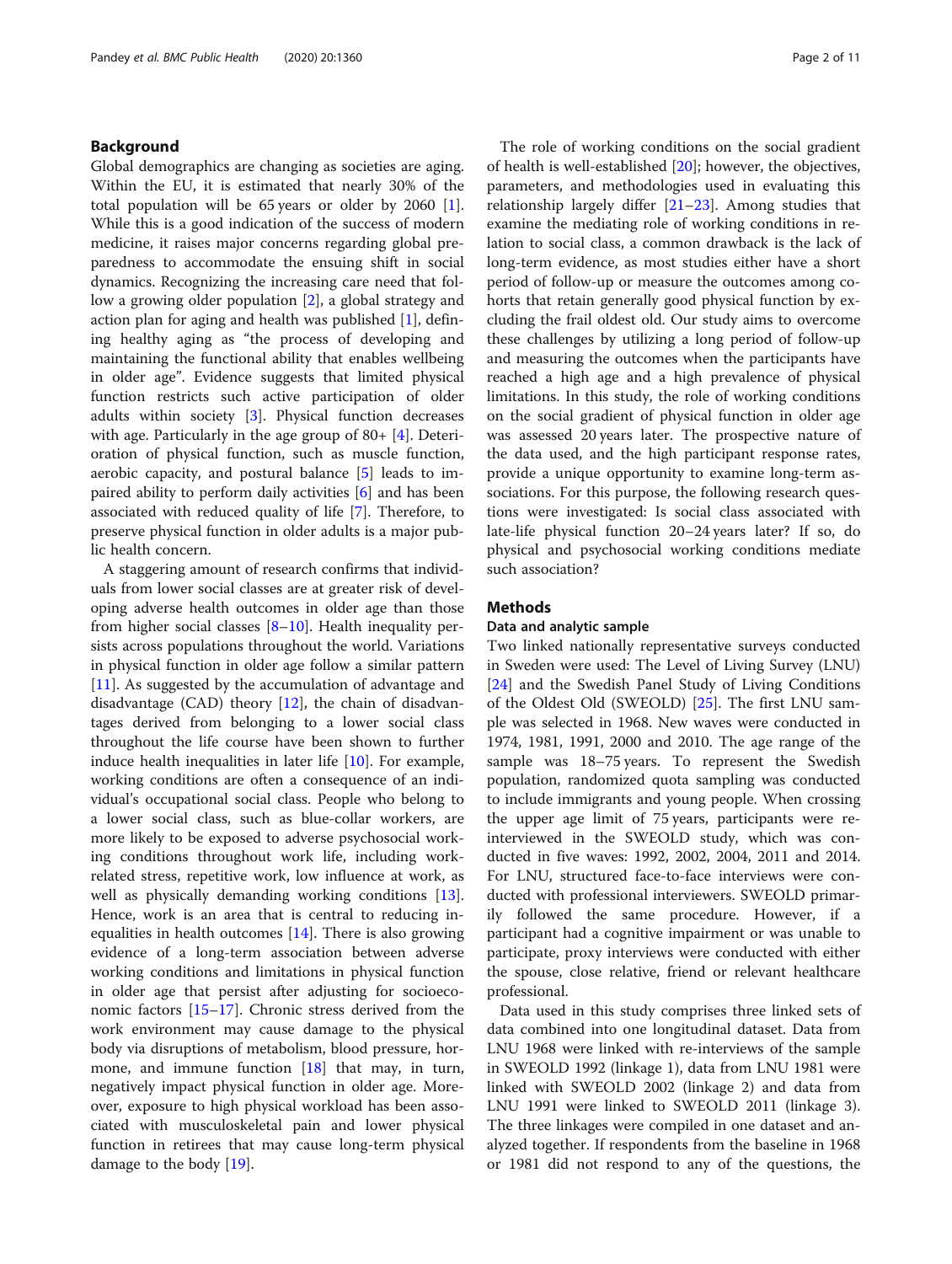same respondent's answer from LNU 1974 was used instead. Non-response in baseline 1991 was replaced with answers from LNU 1981. However, this imputation did not exceed 10% in any variable. Response rates in LNU range from 78 to 91%, and in SWEOLD, from 86 to 95%.

In order to follow-up the participants from LNU in SWEOLD, they had to be 53 years or older at baseline. Long-term unemployed, students and housewives were excluded from the analyses because their working conditions could not be assessed. Baseline item nonresponse  $(n = 46, 4.9%)$  reduced the sample from 891 to 845 participants and item nonresponse at follow-up further reduced it to 676 or 814 depending on outcomes (Fig. 1). Age varied between 53 and 72 years (mean age 59) at baseline and 77 and 95 years (mean age 81) at follow-up.



#### Measures of physical function in older age

The main outcome variable was physical function in older age measured using two components available in the SWEOLD study: mobility limitations and physical impairment, used in earlier research [\[8](#page-9-0), [15](#page-9-0)–[17](#page-9-0), [19\]](#page-9-0). Mobility limitations were assessed with the responses to three dichotomous "yes/no" questions: "Can you walk 100 meters briskly without difficulty?", "Can you walk up and down stairs with no problem?", and "Can you stand without support?". The combined responses were coded into a three-value ordinal scale wherein 0 = "no mobility limitations" (completed all activities without difficulty),  $1 = \text{``mild''}$  (unable to complete one of the activities without difficulty), and  $2 =$  "severe" (difficulty in completing two or all three activities). Physical impairment was assessed by combining nine objective tests as follows: Picking up a pen from the floor, lifting 1 kilogram, touching the left ear with the right hand, touching the right ear with the left hand, touching the left toes with the right hand, touching the right toes with the left hand, placing both hands under the thighs/bottom, turning both palms up and down and getting up from a chair with arms crossed. The respondents were categorized on each task as "managed without difficulty," "managed with difficulty," and "did not manage." To increase power, the resultant variable was dichotomized ("absent" i.e. participant managed all tasks without help, and "present" participant was unable to manage all tasks without help. The participants' responses on Activities of Daily Living (ADL), recorded in the SWEOLD surveys, were used to impute missing values. Participants who were unable to carry out one or more ADL (e.g. dressing/undressing, bathroom visits, eating) were coded as "did not manage" based on the theoretical assumption that they were unable to participate in the physical performance tests  $(n = 34)$ .

#### Measures of social class

Occupational social class was assessed at baseline. Occupation was categorized in accordance with the official Swedish socioeconomic classification (SEI) made by Statistics Sweden, and have been previously published [\[8](#page-9-0), [10,](#page-9-0) [16\]](#page-9-0). This classification resembles the internationally well-known Erikson, Goldthorpe, and Portocarero's (EGP) schema [\[26](#page-9-0)]. In order to include small-scale farmers and entrepreneurs, as well as allocate ranks and make social class an ordinal variable, the SEI categories for self-employed individuals were regrouped. The social class variable was coded as unskilled blue-collar workers, skilled blue-collar workers, including small-scale farmers and entrepreneurs with no employees, lower white-collar workers, including medium-scale farmers and entrepreneurs with one to nine employees, and upper white-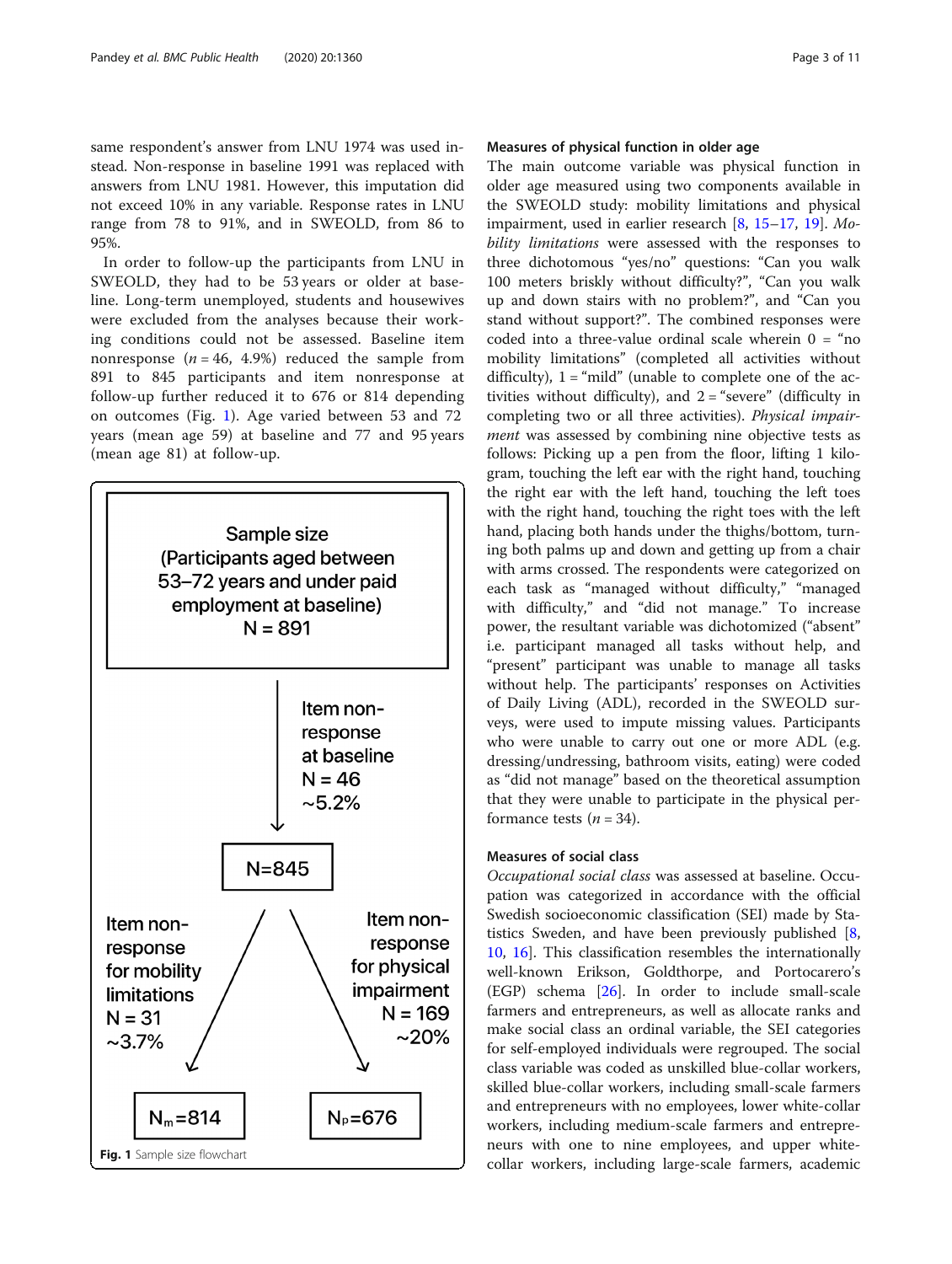professionals and entrepreneurs with at least 10 employees. The SEI coding incorporates educational achievement in the ordering of occupations as part of the classification criteria.

#### Measures of working conditions

Physical working conditions were assessed at baseline using a six-item index consisting of exposure to various components during the week before the interview. These were: "Do you have to be capable of lifting 60 kilos (heavy lifting) at your work?" (yes/no), "Are you exposed to heavy vibrations at your work?" (yes/no), "Is your job physically demanding?" (yes/no), "Do you sweat every day?" (yes/no), "Are you exposed to poison/acid/explosives?" (yes/no), "Are you exposed to gas, smoke or dust at your work?" (yes/no). The responses were then grouped into three categories. If participants responded negatively to all questions, they were coded as "no exposure"; if they responded "yes" to two or less questions, they were coded as "low exposure" and positive responses to more than two questions were coded as "high exposure." This categorization was made to preserve power as few participants were exposed to all components. Psychosocial working conditions were assessed at baseline through responses to selfreported yes/no questions and categorized based on the job demand-control model [[27](#page-9-0)]. Demand was derived from the questions "Is your job psychologically demanding/taxing?" and "Is your job hectic?" (yes/no). To answer "yes" to both questions was classified as psychologically demanding. Control consists of personal schedule freedom (decision-making authority) and intellectual discretion (skill discretion). In this study, control was measured through intellectual discretion exclusively, by the questions "What is the level of education required by your job?" and "Is your job monotonous?". Based on the combined responses, jobs were categorized as: repetitious/ monotonous, not repetitious/monotonous and minimum skill level, not repetitious/monotonous and 1–4 years of training (skill level required); and not repetitious/monotonous and more than 4 years of training (skill level required). This was dichotomized into low and high control, in which repetitious/monotonous work and nonrepetitious/monotonous work with a minimum skill level was coded as "low control" and the other two were coded as high control." The demand and control variables were then combined to form four job categories: "passive" = low control and low demand, "high-strain" = low control and high demand, "low-strain" = high control and low demand, and "active" = high control and high demand.

#### Covariates

Age (continuous) and sex (binary) were retrieved from the registers and confirmed during the interviews. Mobility at baseline was created in the same manner as

described for mobility limitations in old age. Health problems at baseline were assessed using an index of selfreported diseases and symptoms experienced over the last 12 months (pain in shoulders, back, hips, joints and/or stomach, cardio-vascular diseases and symptoms, including hypertension, chest pain, swollen legs, myocardial infarction and heart failure, diabetes, leg ulcer, dizziness, breathlessness, fatigue and sleep problems). Education was assessed by highest level of education at baseline and divided into two groups: compulsory and beyond compulsory (i.e., vocational, upper secondary, and university).

#### Statistical analyses

Stata version 14 was used for all analyses. Binary and ordered logistic regression were used to investigate associations between independent and dependent variables. The proportional odds assumption was tested using generalized ordered logistic regression and approved. To test if the three linkages could be merged into one, we analyzed the linkages separately. Although estimate size and significance level slightly varied between the three linkages, the associations were in the same direction. Also, interaction between linkage and social class was tested. The interactions were statistically non-significant. Thus, the three linkages were merged into one data set to increase power. Supplementary analyses were conducted by including an interaction term between sex and social class. The interaction term was only statistically significant for one out of the 28 interactions, likely by chance. The only statistically significant interaction showed that women in lower white-collar occupations reported more mobility limitations in older age than men. Thus, we analyzed women and men together. All analyses were adjusted for baseline characteristics: age, sex, mobility and health problems (Model 1). Model 2 was additionally adjusted for physical working conditions. Model 3 was adjusted like Model 1 and additionally for psychosocial working conditions. Model 4 was adjusted like model 1 and additionally for physical and psychosocial working conditions.

KHB (Karlson, Holm, and Breen) is a user command in STATA that conducts mediation analyses of a variable in the relationship between an independent and dependent variable by comparing the beta coefficients of two nested non-linear probability models [[28](#page-9-0)]. The output is in the form of total effects, direct effects and indirect effects. When there is an indirect effect, but no direct effect, it is called 'full mediation'. When there are both direct and indirect effects, it is called 'partial mediation' [\[29](#page-9-0)].

#### Results

#### Population characteristics

Table [1](#page-4-0) illustrates that blue-collar workers had the greatest exposure to adverse physical working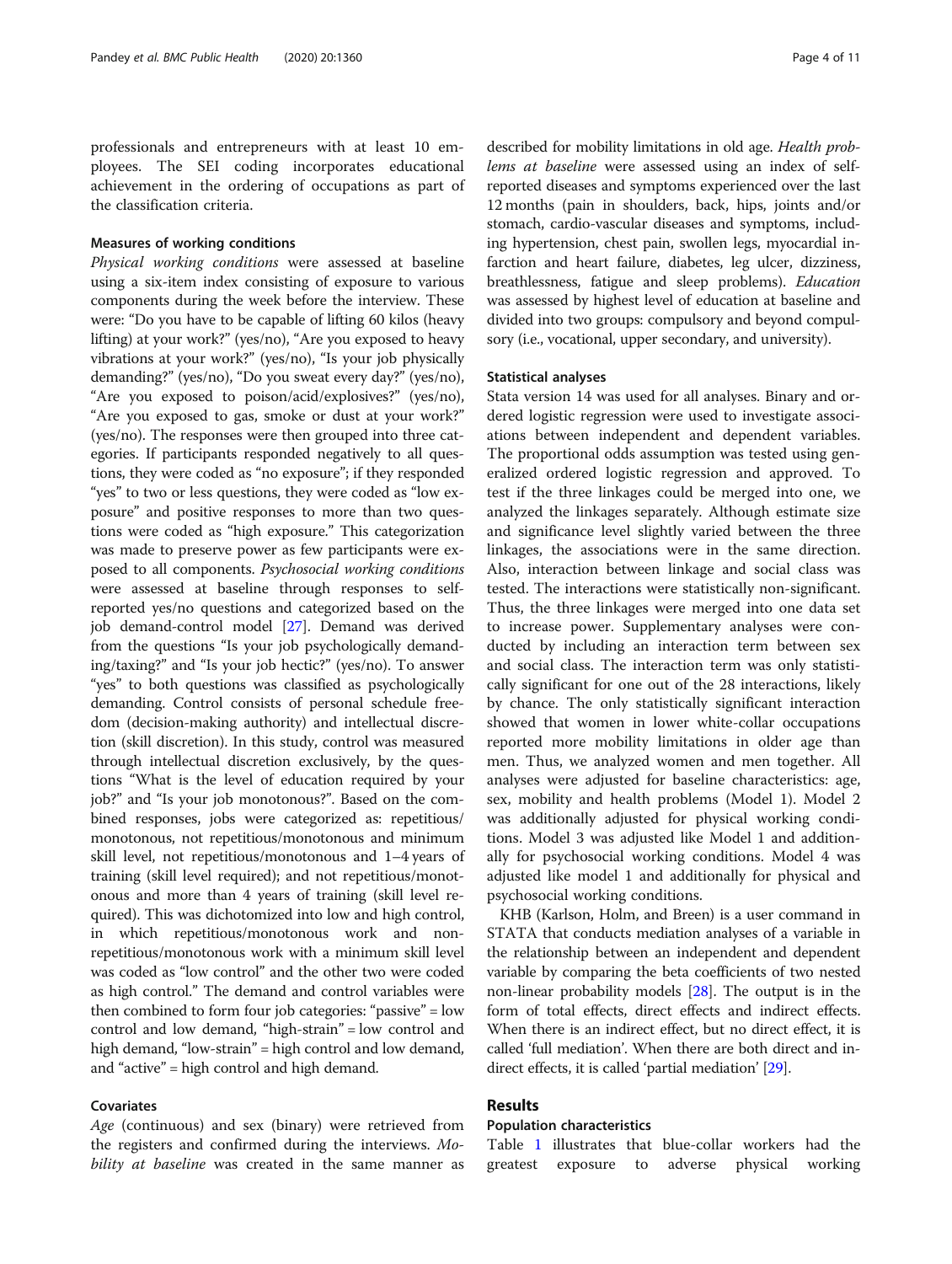#### <span id="page-4-0"></span>Table 1 Descriptive statistics at baseline

| Occupational social class                                       |                       |                     |                    |                       |            |  |  |  |
|-----------------------------------------------------------------|-----------------------|---------------------|--------------------|-----------------------|------------|--|--|--|
|                                                                 | Unskilled blue-collar | Skilled blue-collar | Lower white-collar | Upper<br>white-collar | Total (n)  |  |  |  |
| Total, $n$ $(\%)^a$                                             | 285 (33.73)           | 158 (18.70)         | 197 (23.31)        | 205 (24.26)           | 845        |  |  |  |
| Mean age (SD)                                                   | 59 (3.30)             | 60 (3.87)           | 60 (3.38)          | 59 (3.22)             | 59 (3.42)  |  |  |  |
| Sex, n $(\%)^b$                                                 |                       |                     |                    |                       |            |  |  |  |
| Women                                                           | 190 (66.7)            | 35(22.2)            | 96 (48.7)          | 74 (36.1)             | 395 (46.7) |  |  |  |
| Men                                                             | 95 (33.3)             | 123 (77.8)          | 101(51.3)          | 131 (63.9)            | 450 (53.3) |  |  |  |
| <b>Physical working conditions, n <math>(\%)^{\circ}</math></b> |                       |                     |                    |                       |            |  |  |  |
| No exposure                                                     | 63(22.1)              | 31 (19.6)           | 100 (50.8)         | 137 (66.8)            | 331 (39.2) |  |  |  |
| Low exposure                                                    | 147 (51.6)            | 52 (32.9)           | 51 (25.9)          | 58 (28.3)             | 308 (36.4) |  |  |  |
| High Exposure                                                   | 75 (26.3)             | 75 (47.5)           | 46 (23.3)          | 10(4.9)               | 206 (24.4) |  |  |  |
| Psychosocial working conditions, $n (\%)^b$                     |                       |                     |                    |                       |            |  |  |  |
| Passive                                                         | 204 (71.5)            | 94 (59.5)           | 78 (39.6)          | 18 (8.8)              | 394 (46.6) |  |  |  |
| High-strain                                                     | 43 (15.1)             | 18 (11.4)           | 39 (19.8)          | 19 (9.2)              | 119 (14.1) |  |  |  |
| Low-strain                                                      | 21(7.4)               | 34 (21.5)           | 50 (25.4)          | 83 (40.5)             | 188 (22.2) |  |  |  |
| Active                                                          | 17(6.0)               | 12(7.6)             | 30 (15.2)          | 85 (41.5)             | 144 (17.0) |  |  |  |
| Level of education, n (%)                                       |                       |                     |                    |                       |            |  |  |  |
| Compulsory                                                      | 160(78.1)             | 97 (49.2)           | 48 (30.4)          | 51 (17.9)             | 356 (42.1) |  |  |  |
| Beyond compulsory                                               | 45 (22.0)             | 100 (50.8)          | 110 (69.6)         | 234 (82.1)            | 489 (57.9) |  |  |  |
| Health problems at baseline, $n (\%)^b$                         |                       |                     |                    |                       |            |  |  |  |
| None or mild                                                    | 224 (78.6)            | 134 (84.8)          | 173 (87.8)         | 191 (93.2)            | 722 (85.4) |  |  |  |
| Severe                                                          | 61(21.4)              | 24 (15.2)           | 24 (12.2)          | 14(6.8)               | 123 (14.6) |  |  |  |
| Mobility at baseline, $n (\%)^b$                                |                       |                     |                    |                       |            |  |  |  |
| Unrestricted                                                    | 214(75.1)             | 126 (79.7)          | 159 (80.7)         | 183 (89.3)            | 682 (80.7) |  |  |  |
| Restricted                                                      | 71 (24.9)             | 32 (20.3)           | 38 (19.3)          | 22 (10.7)             | 163 (19.3) |  |  |  |

SD Standard deviation,  $n$  Analytic size

<sup>a</sup>Row percentage

conditions. Moreover, almost one half of the analytic sample (46.6%) was employed in passive jobs and unskilled blue-collar workers had the highest percentage (71.5%). Around one-fifth of unskilled blue-collar workers (21.4%) suffered from severe health problems at baseline and this proportion decreased in magnitude with every consecutive social class to 6.8% among upper white-collar workers. A similar pattern was observed with mobility limitations measured at baseline. About 82% among upper white-collar workers had an education level beyond compulsory, while the frequency was only 22% among unskilled blue-collar workers.

Table [2](#page-5-0) illustrates a clear gradient in mobility limitations in older age, where unskilled blue-collar workers reported the most severe mobility limitations (28.2%) and upper white-collar workers reported the least (12.0%). The proportion between those who managed performance tests and those who did not differed between unskilled blue-collar workers (49.3%) and upper white-collar workers (27.9%).

#### Social class and physical function in older age

Although all associations did not meet traditional thresholds for declaring statistical significance  $(p < .05)$ , the basic pattern emerging in Table [3](#page-6-0) suggest that in reference to upper white-collar workers, all other social classes were associated with greater odds of developing limited physical function in older age (i.e. self-reported mobility limitations and objective tests of physical impairment) when adjusted for covariates. Particularly, skilled blue-collar workers had higher odds of developing mobility limitations (OR 1.73, CI 1.09–2.73) and lower white-collar workers had higher odds of developing physical impairment (OR 1.67, CI 1.04–2.68) in older age (Table [3,](#page-6-0) model 1). On further adjusting for physical working conditions at baseline (model 2), the association between occupational social class and mobility limitations strengthened, but showed attenuation with physical impairment (Table [3](#page-6-0), model 2).

Adjusting for psychosocial working conditions did not alter the association between social class and mobility

<sup>&</sup>lt;sup>b</sup>Column percentage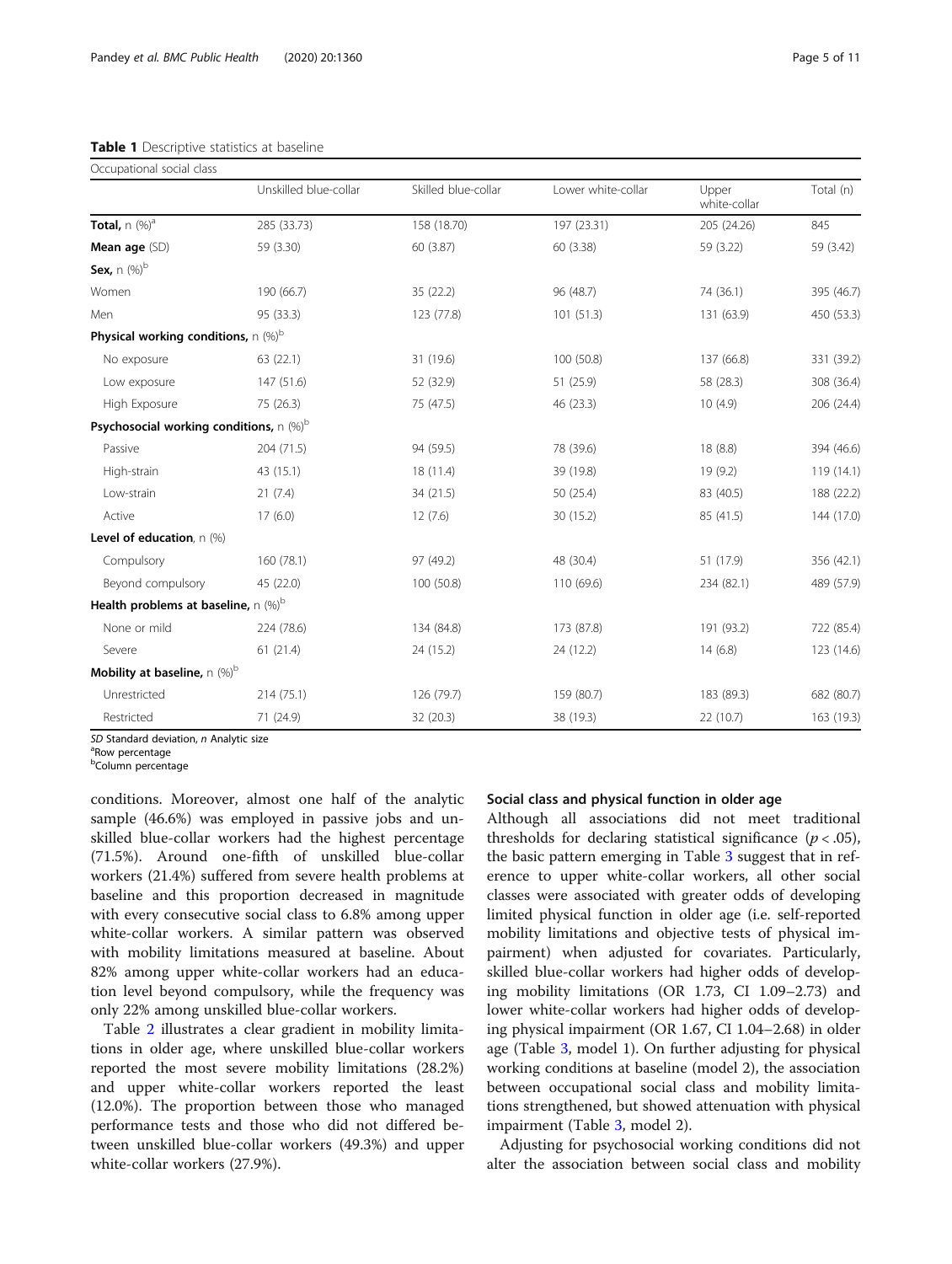<span id="page-5-0"></span>

| <b>Table 2</b> Descriptive statistics at follow-up |                           |        |                        |            |       |              |     |                       |     |                |  |
|----------------------------------------------------|---------------------------|--------|------------------------|------------|-------|--------------|-----|-----------------------|-----|----------------|--|
|                                                    | Occupational social class |        |                        |            |       |              |     |                       |     |                |  |
|                                                    | Unskilled<br>blue-collar  |        | Skilled<br>blue-collar |            | Lower | white-collar |     | Upper<br>white-collar |     | Total<br>n (%) |  |
| Age (years)                                        |                           |        |                        |            |       |              |     |                       |     |                |  |
| Mean (SD)                                          | 81 (3.20)                 |        |                        | 81 (3.72)  |       | 80 (3.31)    |     | 80 (3.05)             |     | 81 (3.31)      |  |
| Sex, n (%)                                         |                           |        |                        |            |       |              |     |                       |     |                |  |
| Women                                              | 190 (66.7)                |        |                        | 35 (22.2)  |       | 96 (48.7)    |     | 74 (36.1)             |     | 395 (46.7)     |  |
| Men                                                | 95 (33.3)                 |        |                        | 123 (77.8) |       | 101(51.3)    |     | 131 (63.9)            |     | 450 (53.3)     |  |
| Mobility limitations, n (%)                        |                           |        |                        |            |       |              |     |                       |     |                |  |
| None                                               | 135                       | (49.5) | 80                     | (52.3)     | 105   | (55.8)       | 134 | (67.0)                | 454 | (55.8)         |  |

Mild 61 (22.3) 33 (21.6) 38 (20.2) 42 (21.0) 174 (21.4) Severe 77 (28.2) 40 (26.1) 45 (24.0) 24 (12.0) 186 (22.8)

Absent 110 (50.7) 68 (55.7) 86 (54.4) 129 (72.1) 393 (58.1) Present 107 (49.3) 54 (44.3) 72 (45.6) 50 (27.9) 283 (41.9)

#### Table 2  $D$

SD Standard Deviation, n Analytic size

Physical Impairment, n (%)

limitations in older age (Table [3,](#page-6-0) model 3b, and 3d). However, adjusting for passive or low-strain jobs attenuated the association between social class and physical impairment in older age (Table [3,](#page-6-0) model 3a and 3c).

After adjusting for both physical and psychosocial working conditions in model 4 (Table [3](#page-6-0)), the association between social class and physical impairment in older age became statistically non-significant.

#### The mediating role of working conditions

Decomposing the association between social class and physical function in older age (i.e. mobility limitations and physical impairment) using physical and psychosocial working conditions assessed separately revealed that the indirect effects did not reach traditional threshold for statistical significance  $(p < .05)$ (Table [4](#page-7-0)). However, a negative mediation effect was observed among blue-collar workers ( $p < .10$ ) in relation to mobility limitations in older age. Among blue-collar workers, − 26.4% (skilled blue-collar workers) and − 31.9% (unskilled blue-collar workers) of the total effect seem to be attributable to physical working conditions ("partial mediation," i.e. both direct and indirect effects). Moreover, passive jobs mediated  $(p < .10)$  the association between blue-collar workers and physical impairment in older age (Table [4,](#page-7-0) model 3a). Among blue-collar workers, 27.6% (skilled blue-collar workers) and 45.7% (unskilled blue-collar workers) of the total effect is attributable to passive jobs ("full mediation," i.e. indirect effect only; Table [4](#page-7-0), model 3a). Low-strain jobs mediated  $(p < .10)$  the association between unskilled blue-collar workers and mobility limitations by 23.38% (full mediation; Table [4](#page-7-0), model 3c). High-strain jobs or

active jobs did not mediate the association between social class and physical impairment in older age (Table [4](#page-7-0), model 3b, and 3d).

An investigation of the combined mediating role of physical and psychosocial working conditions between social class and physical impairment in older age showed full mediation, in which both physical and psychosocial working conditions contributed. With upper white-collar workers as a reference, 35% of the total effect was attributable to working conditions among lower white-collar workers ( $p = .051$ ; 13% attributable to physical working conditions and 23% attributable to psychosocial working conditions). Although the total effect did not reach traditional thresholds for statistical significance ( $p < .05$ ), the indirect effect suggest that 51% of the total effect among skilled blue-collar workers was attributable to working conditions (25% attributable to physical working conditions and 26% attributable to psychosocial working conditions) and 74% of the total effect among unskilled blue-collar workers was attributable to working conditions (28% in physical working conditions and 45% in psychosocial working conditions; Table [4](#page-7-0), model 4). No statistically significant mediating effects of working conditions were found in the association between social class and mobility limitations when physical and psychosocial working conditions were analyzed together (Table [4,](#page-7-0) model 4).

#### Discussion

This study examined the association between occupational social class and physical function in older age and attempted to disentangle this association by quantifying the mediating role of working conditions. In short, upper white-collar workers had lower odds of physical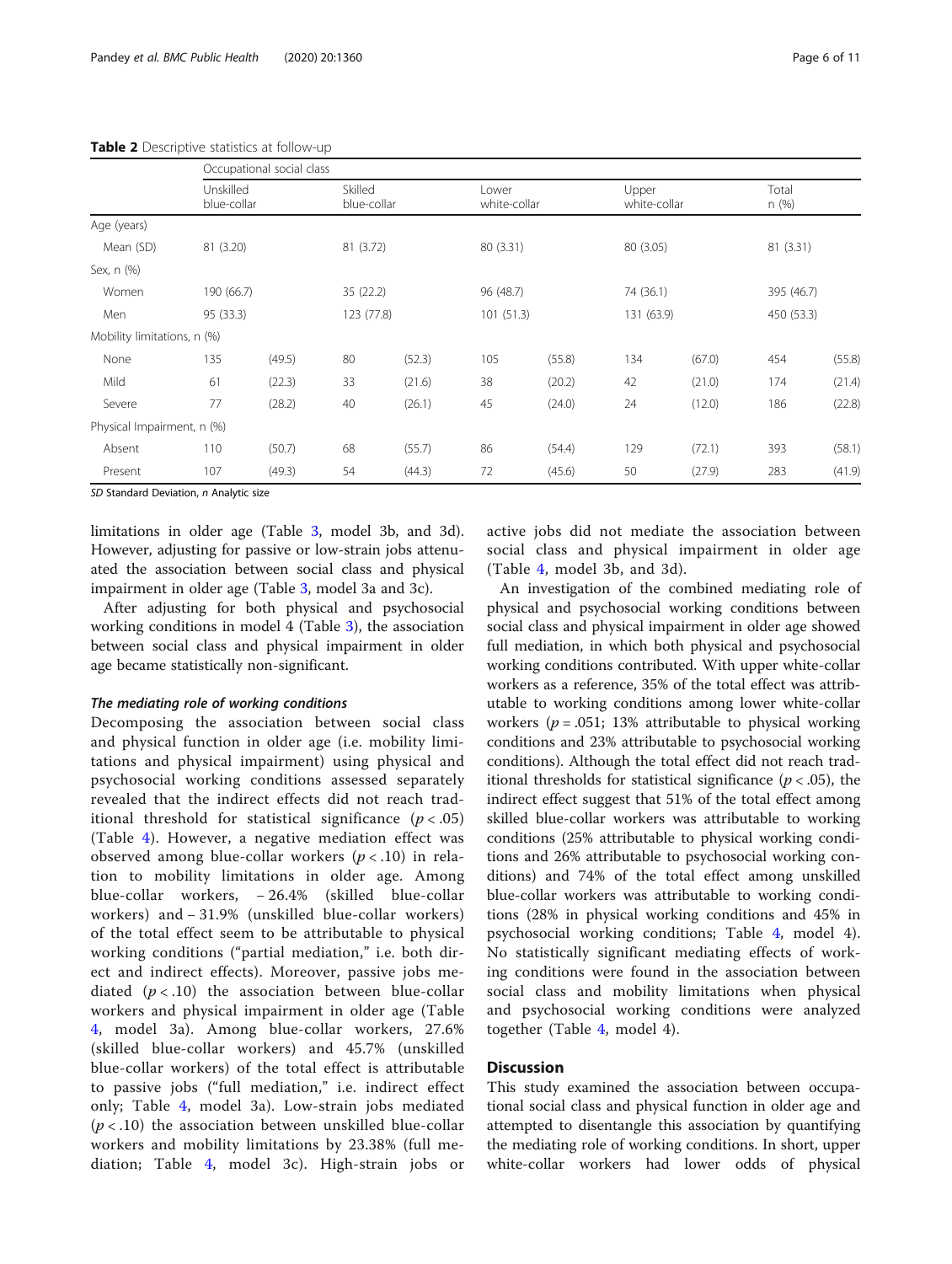|                                                      | Physical function in older age |                      |                     |               |  |  |
|------------------------------------------------------|--------------------------------|----------------------|---------------------|---------------|--|--|
|                                                      |                                | Mobility limitations | Physical impairment |               |  |  |
|                                                      | OR                             | 95% CI               | <b>OR</b>           | 95% CI        |  |  |
| Model 1                                              |                                |                      |                     |               |  |  |
| Upper white-collar <sup>a</sup> ref.                 |                                | ref.                 | ref.                | ref.          |  |  |
| Lower white-collar                                   | 1.34                           | $0.88 - 2.05$        | $1.67*$             | $1.04 - 2.68$ |  |  |
| Skilled blue-collar                                  | $1.73*$                        | $1.09 - 2.73$        | $1.65^+$            | $0.97 - 2.79$ |  |  |
| Unskilled blue-collar                                | $1.51^+$                       | $0.98 - 2.31$        | $1.52^{+}$          | $0.93 - 2.48$ |  |  |
| Model 2 Physical working conditions                  |                                |                      |                     |               |  |  |
| Lower white-collar                                   | $1.45^+$                       | $0.94 - 2.22$        | $1.55^{+}$          | $0.95 - 2.52$ |  |  |
| Skilled blue-collar                                  | $2.01***$                      | $1.23 - 3.26$        | 1.43                | $0.81 - 2.50$ |  |  |
| Unskilled blue-collar                                | $1.74$ <sup>*</sup>            | $1.10 - 2.75$        | 1.33                | $0.79 - 2.23$ |  |  |
| Model 3 Psychosocial working conditions              |                                |                      |                     |               |  |  |
| Model 3a Passive                                     |                                |                      |                     |               |  |  |
| Lower white-collar                                   | 1.36                           | $0.88 - 2.08$        | $1.52^{+}$          | $0.94 - 2.48$ |  |  |
| Skilled blue-collar                                  | $1.75*$                        | $1.09 - 2.82$        | 1.43                | $0.82 - 2.48$ |  |  |
| Unskilled blue-collar                                | $1.53^{+}$                     | $0.97 - 2.41$        | 1.25                | $0.74 - 2.13$ |  |  |
| Model 3b High-strain                                 |                                |                      |                     |               |  |  |
| I ower white-collar                                  | 1.29                           | $0.85 - 1.97$        | $1.68*$             | $1.04 - 2.71$ |  |  |
| Skilled blue-collar                                  | $1.75*$                        | $1.11 - 2.77$        | $1.64^+$            | $0.97 - 2.79$ |  |  |
| Unskilled blue-collar                                | $1.47^{\dagger}$               | $0.96 - 2.26$        | $1.52^{+}$          | $0.93 - 2.49$ |  |  |
| Model 3c Low-strain                                  |                                |                      |                     |               |  |  |
| I ower white-collar                                  | 1.28                           | $0.84 - 1.96$        | $1.60^{+}$          | $0.99 - 2.58$ |  |  |
| Skilled blue-collar                                  | 1.67                           | $1.05 - 2.65$        | $1.56^{\dagger}$    | $0.93 - 2.70$ |  |  |
| Unskilled blue-collar                                | 1.37                           | $0.89 - 2.12$        | 1.38                | $0.83 - 2.27$ |  |  |
| Model 3d Active                                      |                                |                      |                     |               |  |  |
| Lower white-collar                                   | 1.37                           | $0.89 - 2.11$        | $1.68^*$            | $1.03 - 2.73$ |  |  |
| Skilled blue-collar                                  | $1.77$ <sup>*</sup>            | $1.11 - 2.84$        | 1.66 <sup>†</sup>   | $0.96 - 2.86$ |  |  |
| Unskilled blue-collar                                | $1.55^+$                       | $0.99 - 2.41$        | $1.54^{\dagger}$    | $0.92 - 2.55$ |  |  |
| Model 4 Physical and psychosocial working conditions |                                |                      |                     |               |  |  |
| Lower white-collar                                   | 1.36                           | $0.87 - 2.12$        | 1.42                | $0.86 - 2.37$ |  |  |
| Skilled blue-collar                                  | $2.01***$                      | $1.21 - 3.35$        | 1.28                | $0.71 - 2.31$ |  |  |

 $p < 0.10^{\dagger}$ ,  $p < 0.05^*$ ,  $p < 0.01^{**}$ . OR Odds Ratio, CI Confidence Interval. All models are adjusted for age, sex, level of education, mobility, and health problems at baseline (Model 1). Model 2 was additionally adjusted for physical working conditions. Model 3 was adjusted like Model 1 and additionally for psychosocial working conditions. Model 4 was adjusted like Model 1 and additionally for physical and psychosocial working conditions. <sup>a</sup>The reference

Unskilled blue-collar  $1.61^{\dagger}$  0.98–2.63 1.10 0.62–1.96

category is upper white-collar workers in all models

impairment in older age when compared to lower social classes. Full mediation was observed by working conditions in the association between social class and physical impairment in older age, in which 35–74% of the total effect was attributable to working conditions. This mediating effect was primarily driven by passive jobs in bluecollar workers.

In accordance with previous research, our results show a social gradient in physical function in older age [\[30](#page-9-0)]. As expected, adverse physical working conditions are clustered in lower social groups, as are passive jobs (low demand combined with low control) [\[11](#page-9-0)]. The social gradient in health has previously been partially explained by several intermediary pathways such as material access, health behaviors, and working conditions [\[31](#page-9-0), [32](#page-9-0)]. Our findings indicate that working conditions explain a high portion of the social gradient in physical impairment. This mediating effect was primarily driven by passive jobs in blue-collar workers. There is growing evidence of the long-term impact of adverse psychosocial working conditions on limitations in physical function in older age [[15](#page-9-0)–[17](#page-9-0)]. Passive jobs are unchallenging and may induce a loss of skills and unlearning. This could cause psychological atrophy and reduced self-efficacy. Low belief in own abilities has been linked to an unhealthy and passive lifestyle, e.g. passive jobs have been associated with a more passive lifestyle out-side of work, such as physical inactivity [\[33\]](#page-9-0). Consequently, physical activity during leisure time may help preserve physical function in older age [[34\]](#page-9-0). Moreover, passive jobs may be perceived as stressful. Understimulation has similar stress responses and symptoms to those that result from overstimulation [[35\]](#page-9-0). Also, people in passive jobs can perceive even moderate psychological demands as stressful [\[36\]](#page-10-0). Increasing level of control at work, such as possibility to alter work positions/tasks (less monotonous work) and/or have the skills needed to be able to perform work tasks, may have beneficial effects on the physical body, as well as increasing level of self-efficacy. This, in turn, may also induce a more active lifestyle.

However, the weak support of physical working conditions as mediators was somewhat unexpected given previous research which suggested that physical working conditions play the largest role as mediator in the association between social class and physical function in older age [[37](#page-10-0), [38\]](#page-10-0). A potential explanation for our findings may be the inclusion of a more recent cohort, namely, those still employed in 1991. Improvements in the physical work environment in Sweden may have contributed to the drivers of physical function in older age being substituted by primarily psychosocial factors in the work environment. Post hoc analyses excluding the third linkage from the dataset confirmed this assumption. Although not reaching traditional thresholds for declaring statistical significance ( $p < .05$ ), the patterns of the mediation analysis suggest that physical working conditions among blue-collar workers may be suppressing the true association between social class and mobility limitations in older age ( $p < .10$ ). A suppressor has been defined as "a variable which increases the predictive validity of

<span id="page-6-0"></span>Table 3 Association between occupational social class and physical function in older age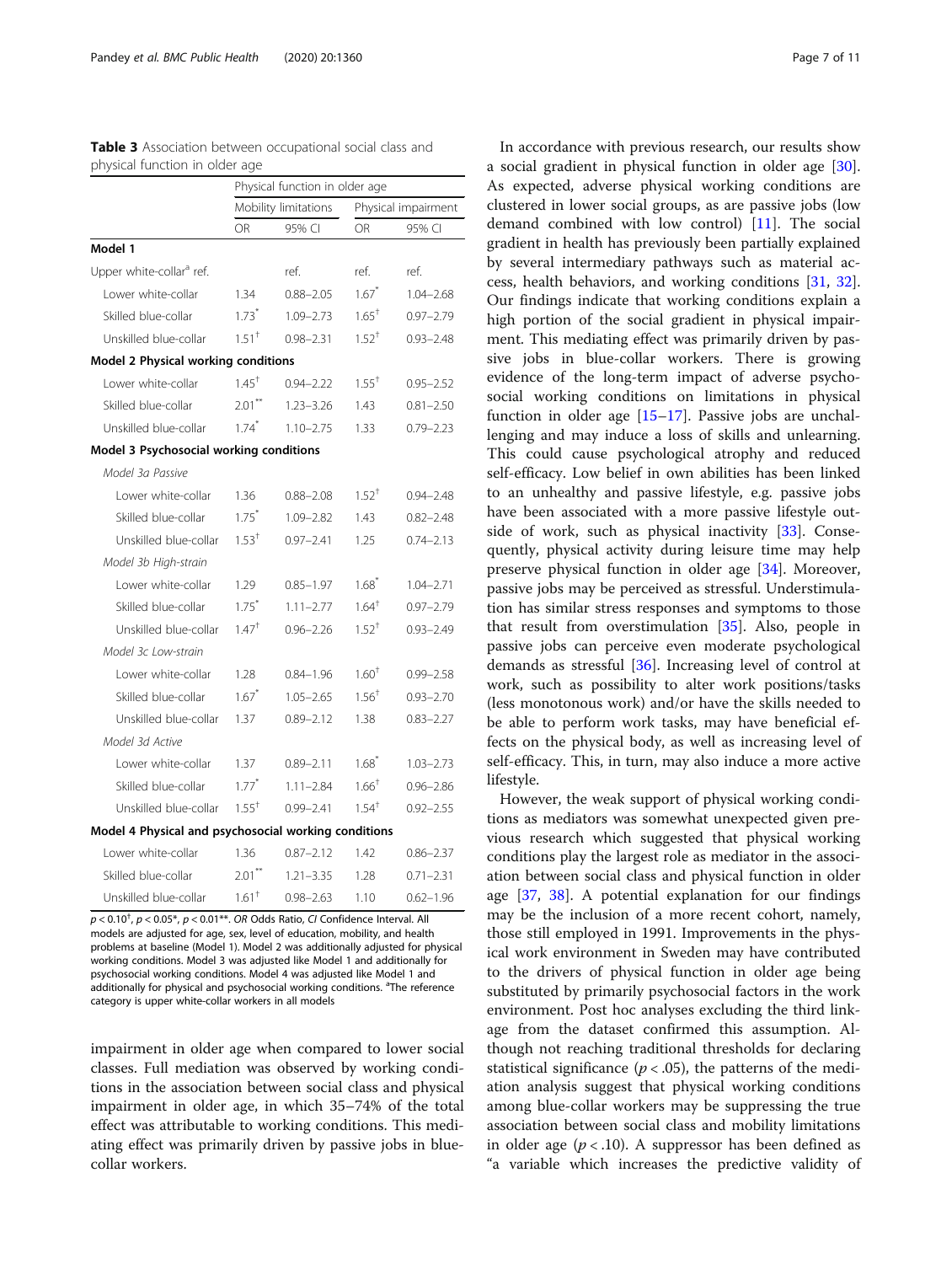|                                                                                | Mediation analysis of working conditions |                     |                                                 |                          |                     |                  |                                                 |                          |  |
|--------------------------------------------------------------------------------|------------------------------------------|---------------------|-------------------------------------------------|--------------------------|---------------------|------------------|-------------------------------------------------|--------------------------|--|
|                                                                                | Mobility limitations                     |                     |                                                 |                          | Physical impairment |                  |                                                 |                          |  |
|                                                                                |                                          |                     | Total effects  Direct effects  Indirect effects | Mediation % <sup>a</sup> |                     |                  | Total effects  Direct effects  Indirect effects | Mediation % <sup>a</sup> |  |
| Model 2 Physical working conditions (ref: upper white-collar)                  |                                          |                     |                                                 |                          |                     |                  |                                                 |                          |  |
| Lower white-collar                                                             | 0.30                                     | $0.37+$             | $-0.07$                                         | $-23.92$                 | $0.51$ <sup>*</sup> | $0.44^{\dagger}$ | 0.08                                            | 14.63                    |  |
| Skilled blue-collar                                                            | $0.55$ <sup>*</sup>                      | $0.70***$           | $-0.15$ <sup>†</sup>                            | $-26.40$                 | $0.50^{+}$          | 0.36             | 0.14                                            | 28.80                    |  |
| Unskilled blue-collar                                                          | $0.42^+$                                 | $0.55^*$            | $-0.14$ <sup>†</sup>                            | $-31.89$                 | $0.42^+$            | 0.28             | 0.14                                            | 32.50                    |  |
| Model 3 Psychosocial working conditions                                        |                                          |                     |                                                 |                          |                     |                  |                                                 |                          |  |
| 3a Passive (ref: upper white-collar)                                           |                                          |                     |                                                 |                          |                     |                  |                                                 |                          |  |
| Lower white-collar                                                             | 0.30                                     | 0.30                | 0.00                                            | $-3.05$                  | $0.51$ <sup>*</sup> | $0.42^+$         | 0.09                                            | 17.59                    |  |
| Skilled blue-collar                                                            | $0.55*$                                  | $0.56*$             | $-0.01$                                         | $-2.50$                  | $0.49^{+}$          | 0.36             | $0.14^+$                                        | 27.61                    |  |
| Unskilled blue-collar                                                          | $0.41^+$                                 | $0.43^+$            | $-0.02$                                         | $-4.32$                  | $0.42^+$            | 0.23             | $0.19^{+}$                                      | 45.71                    |  |
| 3b High-strain (ref: upper white-collar)                                       |                                          |                     |                                                 |                          |                     |                  |                                                 |                          |  |
| Lower white-collar                                                             | 0.30                                     | 0.26                | 0.04                                            | 14.41                    | $0.51$ <sup>*</sup> | $0.52^*$         | $-0.01$                                         | $-1.64$                  |  |
| Skilled blue-collar                                                            | $0.56*$                                  | $0.56*$             | $-0.00$                                         | $-0.11$                  | $0.50^{+}$          | $0.50^{+}$       | 0.00                                            | 0.01                     |  |
| Unskilled blue-collar                                                          | $0.41^+$                                 | $0.39^{+}$          | 0.02                                            | 5.98                     | $0.42^+$            | $0.42^+$         | $-0.00$                                         | $-0.91$                  |  |
| 3c Low-strain (ref: upper white-collar)                                        |                                          |                     |                                                 |                          |                     |                  |                                                 |                          |  |
| Lower white-collar                                                             | 0.29                                     | 0.25                | 0.04                                            | 15.20                    | $0.51$ <sup>*</sup> | $0.47^+$         | 0.04                                            | 8.50                     |  |
| Skilled blue-collar                                                            | $0.55^*$                                 | $0.51$ <sup>*</sup> | 0.04                                            | 6.54                     | $0.50^{+}$          | $0.46^+$         | 0.04                                            | 7.19                     |  |
| Unskilled blue-collar                                                          | $0.41^+$                                 | 0.37                | $0.10^{+}$                                      | 23.38                    | $0.42^+$            | 0.32             | 0.10                                            | 23.92                    |  |
| 3d Active (ref: upper white-collar)                                            |                                          |                     |                                                 |                          |                     |                  |                                                 |                          |  |
| Lower white-collar                                                             | 0.30                                     | 0.32                | $-0.02$                                         | $-8.13$                  | $0.51$ <sup>*</sup> | $0.52^*$         | $-0.01$                                         | $-1.61$                  |  |
| Skilled blue-collar                                                            | $0.54$ <sup>*</sup>                      | $0.57*$             | $-0.03$                                         | $-5.15$                  | $0.50^{+}$          | $0.51+$          | $-0.01$                                         | $-1.97$                  |  |
| Unskilled blue-collar                                                          | $0.41^+$                                 | $0.53^+$            | $-0.03$                                         | $-7.33$                  | $0.42^+$            | $0.43^+$         | $-0.01$                                         | $-2.57$                  |  |
| Model 4 Physical and psychosocial working conditions (ref: upper white-collar) |                                          |                     |                                                 |                          |                     |                  |                                                 |                          |  |
| Lower white-collar                                                             | 0.31                                     | 0.28                | 0.02                                            | 7.92                     | $0.52^*$            | 0.33             | $0.18^{+}$                                      | 35.35                    |  |
| Skilled blue-collar                                                            | $0.56^*$                                 | $0.60^{\degree}$    | $-0.04$                                         | $-8.00$                  | $0.50^{+}$          | 0.25             | $0.26^*$                                        | 50.91                    |  |
| Unskilled blue-collar                                                          | $0.43^+$                                 | $0.42^+$            | 0.01                                            | 3.00                     | $0.42^+$            | 0.11             | $0.31$ <sup>*</sup>                             | 73.69                    |  |

#### <span id="page-7-0"></span>Table 4 Decomposition of effects of social class on physical function in older age

<sup>a</sup>Mediation % corresponds to conf\_pct in khb decomposition output in STATA 14 which stands for confounding percentage net of rescaling  $p$  < 0.10<sup>†</sup>,  $p$  < 0.05\*,  $p$  < 0.01\*\*. Effect size expressed as beta coefficients unless otherwise specified. All models were adjusted for age, sex, level of education, mobility, and health problems at baseline (Model 1). Model 2 was additionally adjusted for physical working conditions. Model 3 was adjusted like Model 1 and additionally for psychosocial working conditions. Model 4 was adjusted like Model 1 and additionally for physical and psychosocial working conditions

another variable (or set of variables) by its inclusion in a regression equation" [\[39\]](#page-10-0). This may be a consequence of the distribution of physical working conditions among social classes, with lower social groups characteristically exposed to a harsher physical work environment. Hence, failure to account for these working conditions may result in an underestimation of the true magnitude of the relationship between social class and self-reported mobility limitations in older age [\[40\]](#page-10-0). This interpretation could explain the role of physical working conditions in our regression models but as the indirect values were statistically non-significant ( $p < .05$ ), it may be imprecise and inconclusive. Contrastingly, physical working conditions moderately attenuated the association between social class and physical impairment in older age. This may indicate that the advantage upper white-collar workers have over blue-collar workers, with respect to physical performance in older age, may be explained by the variations in physical environments across occupational classes. A possible explanation could be that the performance tests that evaluated physical performance were of the same body parts that undergo strain throughout working life in physically demanding jobs, compared to self-reported mobility limitations. Given that adverse physical working conditions are most common in blue-collar workers, as are passive jobs, the mediating effect of passive jobs may be influenced by observed and unobserved factors in the physical work environment. Variations in the role of the physical work environment on the social gradient of selfreported mobility limitations and objectively measured physical impairment highlight the need to capture both subjective and objective measures of outcome [\[41\]](#page-10-0).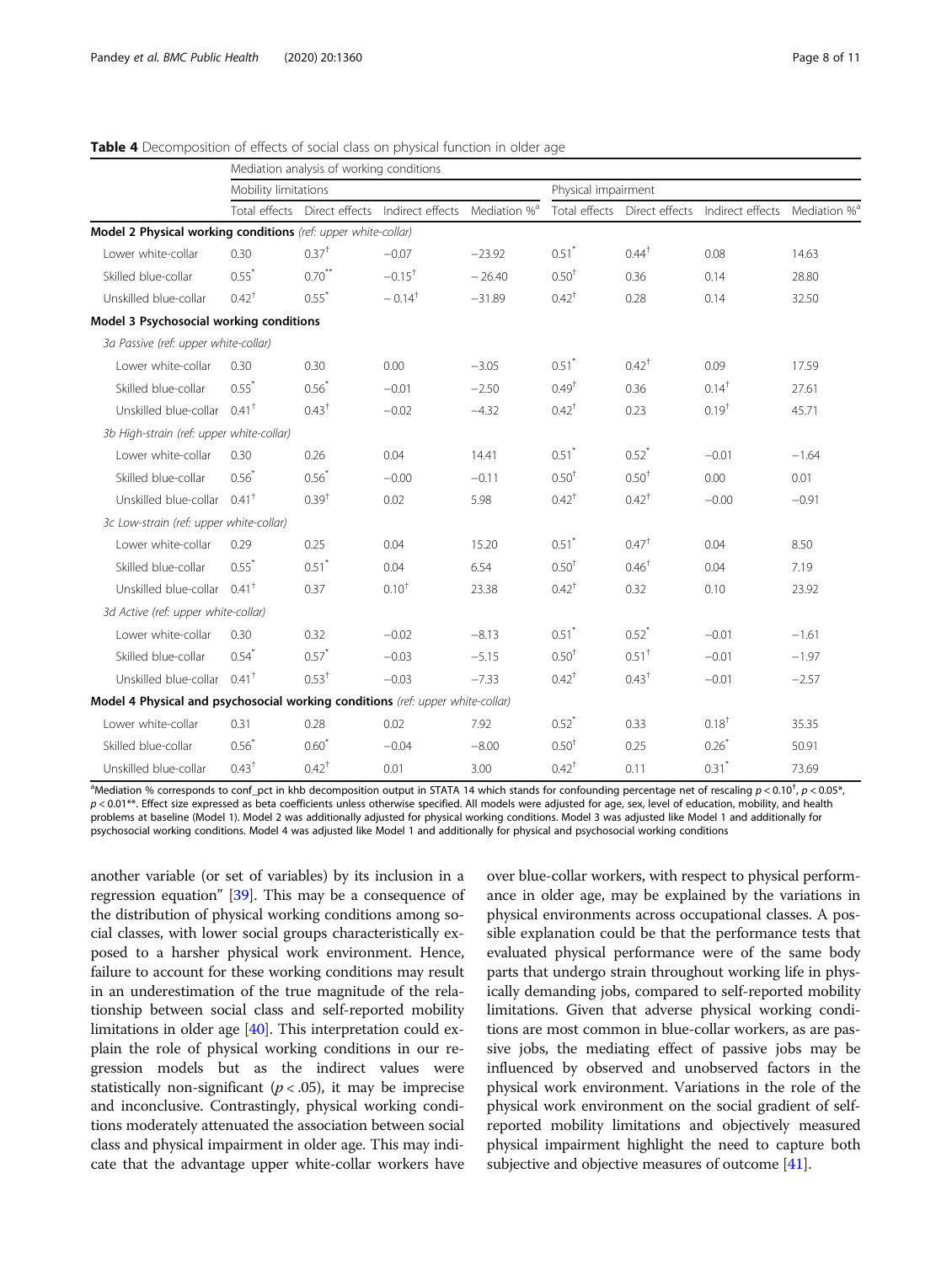#### Limitations and strengths

Strengths of this study include the high response rates in both the LNU (78–91%) and the SWEOLD (86–95%) survey, the use of a national random sample, the long follow-up (20–24 years) of the same participants and the inclusion of both self-reported mobility and objective tests of physical function as dependent variables [\[42](#page-10-0), [43](#page-10-0)]. The data used have been extensively cited [[8,](#page-9-0) [9,](#page-9-0) [44](#page-10-0)]. Nevertheless, the results should be interpreted with caution due to some methodological considerations. First, selective attrition must always be considered in longitudinal studies. The loss of participants due to mortality (selective survival, i.e. those who are better off survive longer) or dropout could lead to under- or overestimation of the true association. However, telephone and proxy interviews could help address the selective attrition bias by including the most disabled participants in the sample [\[45\]](#page-10-0). Also, imputations were performed for performance tests by using information gathered during interviews on ADL in order to minimize exclusion of older adults with the poorest health. Such imputations may introduce a misclassification bias. However, very few were imputed (5%) and it is very likely that a person that is not able to carry out one or more ADL would have severe difficulties to carry out the physical performance tests [[6\]](#page-9-0). Another source of selection bias could be the 'healthy worker effect', i.e. people who have the capacity to work are retained in the workforce [\[46](#page-10-0)]. Including people that worked passed official retirement ages may have further strengthen this selection bias. This may result in an underestimation of the true association as people with worse health have left the workforce (possibly attributable to adverse working conditions) and have not been included in the study. Moreover, type of occupation may also be influenced by health status [\[47](#page-10-0)]. We did not have the possibility to adjust for health prior to baseline. However, adjusting for mobility and health problems at baseline is a way of accounting for at least some of these pre-existing conditions in order to minimize the effect of undetected reverse causation between health and occupation.

Second, the questions used for assessing psychosocial working conditions were limited. The original questionnaire was developed and expanded in 1991 to include other dimensions of work stress [\[48](#page-10-0)]. Unfortunately, the additional information needed for the expanded questionnaire was unavailable in the early waves of the Level of Living Surveys. As the cohorts of this study are from 1986 to 1991, they may not depict the most accurate image of current psychosocial work stress. However, these questions were used by Karasek to create the original demand-control model [\[27](#page-9-0)]. Recent research also indicates that the dimensions of demand and control continue to be a valid measure of the psychosocial work environment and are relevant to occupational health [[49\]](#page-10-0). Finally, although the long gap between baseline and follow-up present some advantages with respect to the assessment of the long-term impact of social class on physical function, it also has limitations. Particularly as it does not reveal a possible change in social class or working conditions between baseline (mean age 59) and age at retirement. However, there was little work mobility in this cohort  $[50]$  $[50]$  and at the ages that working conditions were assessed [\[51](#page-10-0)], and most likely the participants have already reached their highest achieved occupation-based social class.

#### Potential implications

The implications of this study extend to the working population with comparable social and political contexts. Globally, low skilled and non-routine manual labor corresponding to blue-collar jobs still make up 45% of total employment [[52](#page-10-0)]. These groups will be major contributors to the aging population and we must find ways to encourage healthy aging among them. The early identification of harmful indicators in the work environment may help in the design of efficient workspaces for the future. Ongoing efforts towards creating safer physical work environments must be encouraged, but there is also a need to address the psychosocial aspects of the workplace.

#### Conclusions

To conclude, the results highlight the importance of working conditions in combating the social gradient in physical function in older age, contributing to evidence on the magnitude of impact exerted by both the physical and psychosocial work environment separately and in conjunction. By following the same participants for over 20 years, this study reveals the need for a life-course perspective when investigating predictors of healthy aging.

#### Abbreviations

ADL: Activities of Daily Living; CI: Confidence Interval; KHB: Karlson, Holm, and Breen command; LNU: The Level of Living Survey; OR: Odds Ratio; SEI: Swedish Socioeconomic Index; SWEOLD: The Swedish Panel Study of Living Conditions of the Oldest Old

#### Acknowledgements

Not applicable.

#### Authors' contributions

NP processed the data, carried out the statistical analyses, and drafted and finalized the manuscript. CN supervised the first author in statistical analyses. All authors participated in the conception and design of the study and the interpretation of the data and revised the manuscript. All authors have read and approved the final manuscript.

#### Funding

This study was done as part of the project "Psychosocial working conditions and late-life physical functioning: What role do gender, socioeconomic position, work-life balance, and coping play", which has received financial support from The Marcus and Marianne Wallenberg Foundation (grant number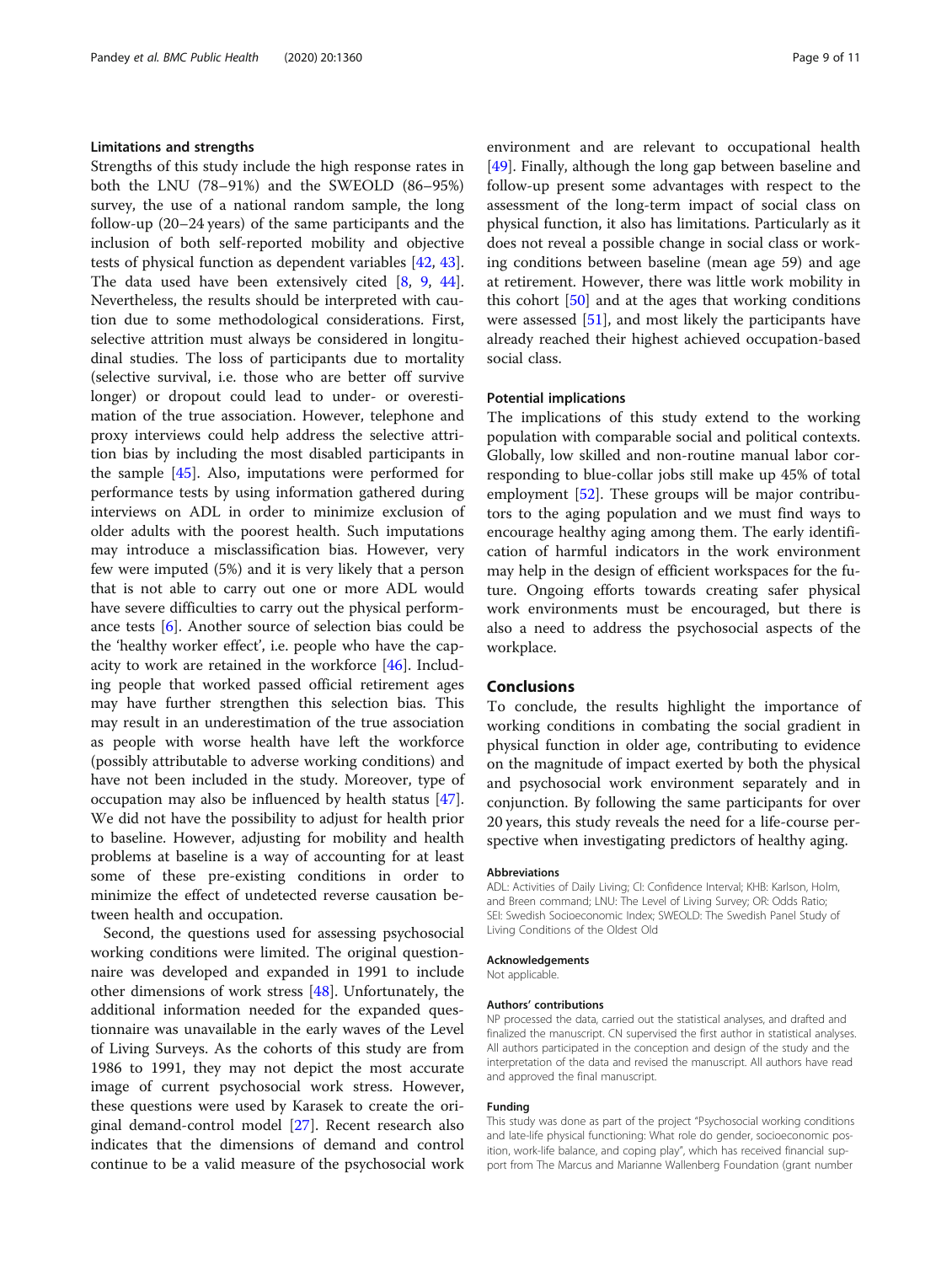<span id="page-9-0"></span>MMW 2016.0081), and as part of the project "The fruits of labor: Investigating the influence of working conditions on the initiation and duration of the fourth age", which has received financial support from Forte, Swedish Council for Working Life and Social Research (grant number 2019–01141). The funding bodies had no role in the design of the study or the collection, analysis, interpretation of data, or in writing the manuscript. Open Access funding provided by Karolinska Institutet.

#### Availability of data and materials

The datasets used and/or analyzed during the current study are available from the corresponding author on reasonable request. Public access to the database may be given if applicants have a scientific affiliation, sign a statement that the data will only be used for scientific purposes, and that the scientific project have ethical approval. Applicable sections of The Swedish Research Council (VR) principles for conducting research in humanities and the social sciences must be adhered to [\(http://www.codex.vr.se/en/forskninghumsam.shtml\)](http://www.codex.vr.se/en/forskninghumsam.shtml). Data will be available after the above-mentioned documents have been received, by email at the SWEOLD Research Data Center [dataaccess@sweold.se](mailto:dataaccess@sweold.se) More information can be found at [www.sweold.se](http://www.sweold.se).

#### Ethics approval and consent to participate

The project is covered by ethical approval from the Uppsala University Hospital Ethical Committee (DNR 247/91 and DNR 4010–91), the Ethical Research Committee of Karolinska Institutet (DNR 03–413) and the Regional Ethical Review Board in Stockholm (EPN DNR 2010/403–31/4). A relative (normally a spouse or an adult child) signed the consent form for participants who were physically or cognitively too impaired to sign the form at the time of the interview.

#### Consent for publication

Not applicable.

#### Competing interests

The authors declare that they have no competing interests.

#### Received: 31 March 2020 Accepted: 23 August 2020 Published online: 04 September 2020

#### References

- 1. World Health Organization. World report on ageing and health. 2015. [https://apps.who.int/iris/bitstream/handle/10665/186463/9789?sequence=1.](https://apps.who.int/iris/bitstream/handle/10665/186463/9789?sequence=1) Accessed 18 Dec 2018.
- 2. Jagger C, Collerton JC, Davies K, Kingston A, Robinson LA, Eccles MP, et al. Capability and dependency in the Newcastle 85+ cohort study. Projections of future care needs. BMC Geriatr. 2011;11(1):21.
- 3. Rosso AL, Taylor JA, Tabb LP, Michael YL. Mobility, disability, and social engagement in older adults. J Aging Health. 2013;25(4):617–37.
- 4. Santoni G, Angleman SB, Ek S, Heiland EG, Lagergren M, Fratiglioni L, et al. (2018). Temporal trends in impairment of physical function among older adults during 2001-16 in Sweden: towards a healthier ageing. Age Ageing. 2018;47(5):698–704.
- 5. Young A. Ageing and physiological functions. Philos Trans R Soc Lond Ser B Biol Sci. 1997;352(1363):1837–43.
- 6. Guralnik JM, Ferrucci L, Simonsick EM, Salive ME, Wallace RB. Lowerextremity function in persons over the age of 70 years as a predictor of subsequent disability. N Engl J Med. 1995 Mar 2;332(9):556–61.
- 7. Bentley JP, Brown CJ, McGwin G Jr, Sawyer P, Allman RM, Roth DL. Functional status, life-space mobility, and quality of life: a longitudinal mediation analysis. Qual Life Res. 2013;22(7):1621–32.
- 8. Darin-Mattsson A, Fors S, Kåreholt I. Different indicators of socioeconomic status and their relative importance as determinants of health in old age. Int J Equity Health. 2017;16(1):173.
- 9. Huisman M, Kunst AE, Mackenbach JP. Socioeconomic inequalities in morbidity among the elderly; a European overview. Soc Sci Med. 2003;57(5):861–73.
- 10. Lennartsson C, Eyjólfsdóttir HS, Celeste RK, Fritzell J. Social class and infirmity. The role of social class over the life-course. SSM Popul Health. 2017 Dec 21;4:169–77.
- 11. Solar O, Irwin A. A conceptual framework for action on the social determinants of health. Social Determinants of Health Discussion Paper 2 (Policy and Practice): World Health Organization; 2010. [https://www.who.int/](https://www.who.int/sdhconference/resources/ConceptualframeworkforactiononSDH_eng.pdf?ua=1)

[sdhconference/resources/ConceptualframeworkforactiononSDH\\_eng.](https://www.who.int/sdhconference/resources/ConceptualframeworkforactiononSDH_eng.pdf?ua=1) [pdf?ua=1.](https://www.who.int/sdhconference/resources/ConceptualframeworkforactiononSDH_eng.pdf?ua=1) Accessed 14 Dec 2018.

- 12. Ferraro KF, Morton PM. What do we mean by accumulation? Advancing conceptual precision for a core idea in gerontology. J Gerontol B Psychol Sci Soc Sci. 2018;73(2):269–78.
- 13. Galobardes B, Shaw M, Lawlor DA, Lynch JW, Davey SG. Indicators of socioeconomic position (part 1). J Epidemiol Community Health. 2006;60(1): 7–12.
- 14. Landsbergis PA, Choi B, Dobson M, Sembajwe G, Slatin C, Delp L, et al. The key role of work in population health inequities. Am J Public Health. 2018; 108(3):296–7.
- 15. Kulmala J, Hinrichs T, Törmäkangas T, von Bonsdorff MB, von Bonsdorff ME, Nygård CH, et al. Work-related stress in midlife is associated with higher number of mobility limitation in older age-results from the FLAME study. Age (Dordr). 2014;36(6):9722.
- 16. Nilsen C, Andel R, Darin-Mattsson A, Kåreholt I. Psychosocial working conditions across working life may predict late-life physical function: a follow-up cohort study. BMC Public Health. 2019;19(1):1125.
- 17. Wahrendorf M, Sembajwe G, Zins M, Berkman L, Goldberg M, Siegrist J. Long-term effects of psychosocial work stress in midlife on health functioning after labor market exit–results from the GAZEL study. J Gerontol B Psychol Sci Soc Sci. 2012;67(4):471–80.
- 18. McEwen BS. Central effects of stress hormones in health and disease: understanding the protective and damaging effects of stress and stress mediators. Eur J Pharmacol. 2008;583(2–3):174–85.
- 19. Gnudi S, Sitta E, Gnudi F, Pignotti E. Relationship of a lifelong physical workload with physical function and low back pain in retired women. Aging Clin Exp Res. 2009;21:55–61.
- 20. Kristensen P. Inequalities in health, social causation and the role of occupation. Scand J Work Environ Health. 2008;34(4):235–8.
- 21. Burgard SA, Lin KY. Bad jobs, bad health? How work and working conditions contribute to health disparities. Am Behav Sci. 2013;57(8):10. 1177/0002764213487347.
- 22. Clougherty JE, Souza K, Cullen MR. Work and its role in shaping the social gradient in health. Ann N Y Acad Sci. 2010;1186:102–24.
- 23. Nixon AE, Mazzola JJ, Bauer J, Krueger JR, Spector PE. Can work make you sick? A meta-analysis of the relationships between job stressors and physical symptoms. Work Stress. 2011;25(1):1–22.
- 24. Jonsson J, Mills C. Cradle to grave. Life-course change in modern Sweden. Durham: Sociology Press; 2001.
- 25. Lennartsson C, Agahi N, Hols-Salén L, Kelfve S, Kåreholt I, Lundberg O, et al. Data resource profile: the Swedish panel study of living conditions of the oldest old (SWEOLD). Int J Epidemiol. 2014;43(3):731–8.
- 26. Erikson R, Goldthorpe JH. The constant flux. A study of class mobility in industrial societies. Oxford: Clarendon Press; 1992.
- 27. Karasek R, Baker D, Marxer F, Ahlbom A, Theorell T. Job decision latitude, job demands, and cardiovascular disease: a prospective study of Swedish men. Am J Public Health. 1981;71(7):694–705.
- 28. Breen R, Karlson KB, Holm A. Total, direct, and indirect effects in Logit and Probit models. Sociol Methods Res. 2013;42(2):164–91.
- 29. Zhao X, Lynch JG, Chen Q. Reconsidering baron and Kenny: myths and truths about mediation analysis. J Consum Res. 2010;37(2):197–206.
- 30. Mackenbach JP, Stirbu I, Roskam AJ, Schaap MM, Menvielle G, Leinsalu M, et al. Socioeconomic inequalities in health in 22 European countries [published correction appears in N Engl J med. 2008 Sep 18;359(12):e14]. N Engl J Med. 2008;358(23):2468–81.
- 31. Borg V, Kristensen TS. Social class and self-rated health: can the gradient be explained by differences in life style or work environment? Soc Sci Med. 2000;51(7):1019–30.
- 32. Lallukka T, Lahelma E, Rahkonen O, Roos E, Laaksonen E, Martikainen P, et al. Associations of job strain and working overtime with adverse health behaviors and obesity: evidence from the Whitehall II study, Helsinki health study, and the Japanese civil servants study. Soc Sci Med. 2008;66(8):1681–98.
- 33. Staines GL. Spillover versus compensation: a review of the literature on the relationship between work and nonwork. Hum Relations. 1980;33(2):111–29.
- 34. Pieper C, Schröer S, Eilerts AL. Evidence of workplace interventions-a systematic review of systematic reviews. Int J Environ Res Public Health. 2019;16(19):3553.
- 35. Frankenhaeuser M, Nordheden B, Myrsten AL, Post B. Psychophysiological reactions to understimulation and overstimulation. Acta Psychol. 1971;35(4): 298–308.